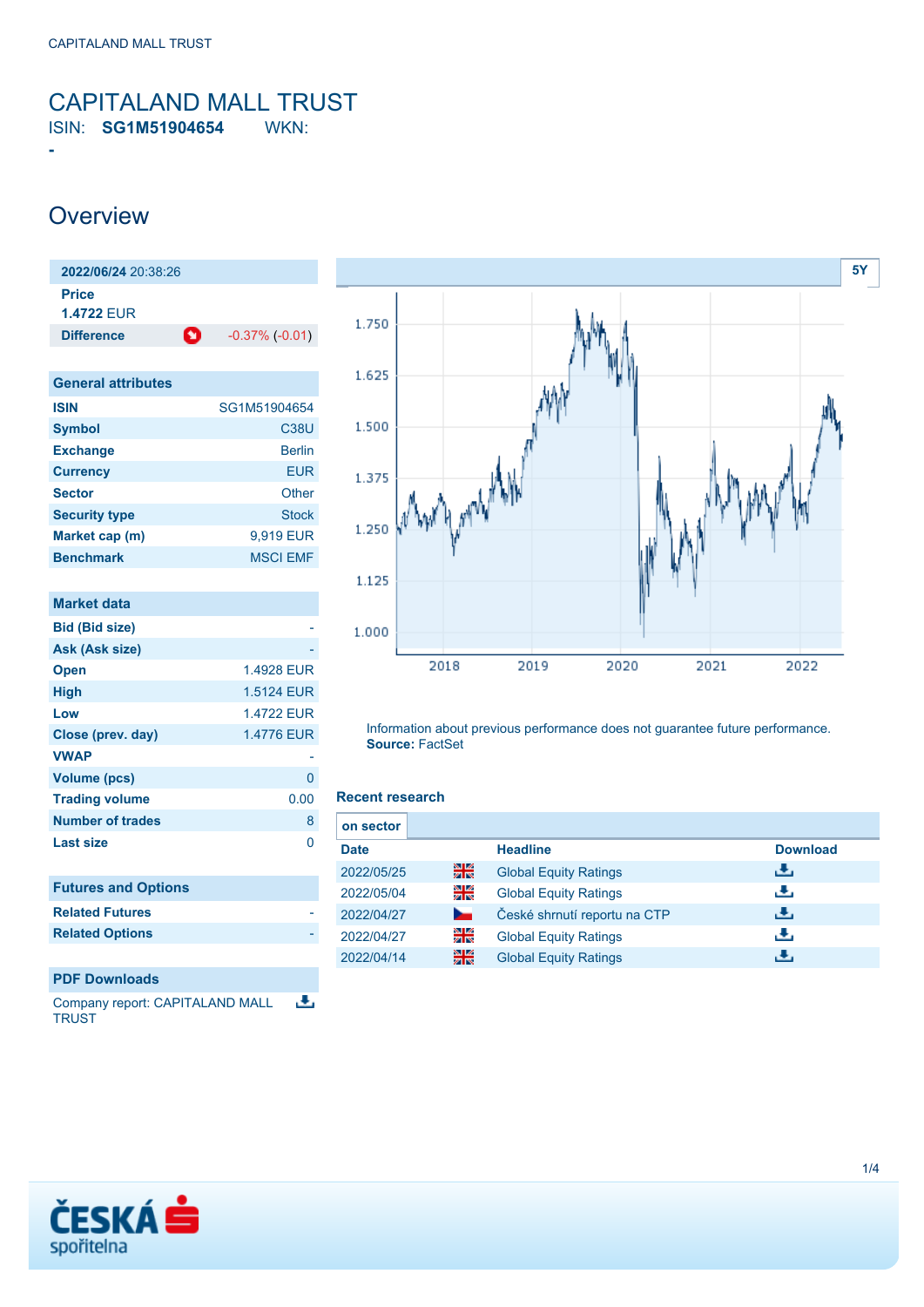### Details

**2022/06/24** 20:38:26 **Price**

**1.4722** EUR

**Difference 1** -0.37% (-0.01)

**General attributes ISIN** SG1M51904654 **Symbol** C38U **Exchange** Berlin **Currency** EUR **Sector** Other **Security type** Stock **Market cap (m)** 9,919 EUR **Benchmark** MSCI EMF

| Market data             |            |
|-------------------------|------------|
| <b>Bid (Bid size)</b>   |            |
| Ask (Ask size)          |            |
| <b>Open</b>             | 1.4928 EUR |
| <b>High</b>             | 1.5124 EUR |
| Low                     | 14722 FUR  |
| Close (prev. day)       | 1.4776 EUR |
| <b>VWAP</b>             |            |
| Volume (pcs)            | 0          |
| <b>Trading volume</b>   | 0.00       |
| <b>Number of trades</b> | 8          |
| Last size               |            |

| <b>Performance and Risk</b> |                |            |           |  |
|-----------------------------|----------------|------------|-----------|--|
|                             | 6 <sub>m</sub> | 1Y         | <b>3Y</b> |  |
| <b>Perf</b> (%)             | $+13.93%$      | $+12.42\%$ | $-11.87%$ |  |
| Perf (abs.)                 | $+0.18$        | $+0.16$    | $-0.20$   |  |
| <b>Beta</b>                 | 0.72           | 0.77       | 1.06      |  |
| <b>Volatility</b>           | 21.84          | 23.44      | 30.68     |  |



Information about previous performance does not guarantee future performance. **Source:** FactSet

| <b>Price data</b>                           |                         |
|---------------------------------------------|-------------------------|
| Ø price 5 days   Ø volume 5 days (pcs.)     | 1.4747 EUR (0)          |
| Ø price 30 days   Ø volume 30 days (pcs.)   | 1.5034 EUR (0)          |
| Ø price 100 days   Ø volume 100 days (pcs.) | 1.4771 EUR (0)          |
| Ø price 250 days   Ø volume 250 days (pcs.) | 1.3859 EUR (0)          |
| <b>YTD High   date</b>                      | 1.5948 EUR (2022/04/28) |
| <b>YTD Low   date</b>                       | 1.2612 EUR (2022/01/31) |
| 52 Weeks High   date                        | 1.5948 EUR (2022/04/28) |
| 52 Weeks Low   date                         | 1.1960 EUR (2021/09/20) |

### **All listings for CAPITALAND MALL TRUST**

| Exchange $\bigoplus$                       | <b>Date</b>    | <b>Time Price</b> |                       | <b>Trading volume</b><br>(mio.) | <b>Number of</b><br>trades |
|--------------------------------------------|----------------|-------------------|-----------------------|---------------------------------|----------------------------|
| Tradegate                                  | 2022/06/<br>24 |                   | 22:26 1.4754 EUR 0.01 |                                 | 2                          |
| Singapore Exchange 2022/06/ 11:06 2.19 SGD | 24             |                   |                       | 25.71                           | 2,507                      |
| <b>Munich</b>                              | 2022/06/<br>24 |                   | 08:00 1.4714 EUR 0.00 |                                 | 1                          |
| <b>Hanover</b>                             | 2022/06/<br>24 |                   | 08:00 1.467 EUR       | 0.00                            |                            |
| Frankfurt                                  | 2022/06/       |                   | 08:02 1.4694 EUR 0.00 |                                 |                            |

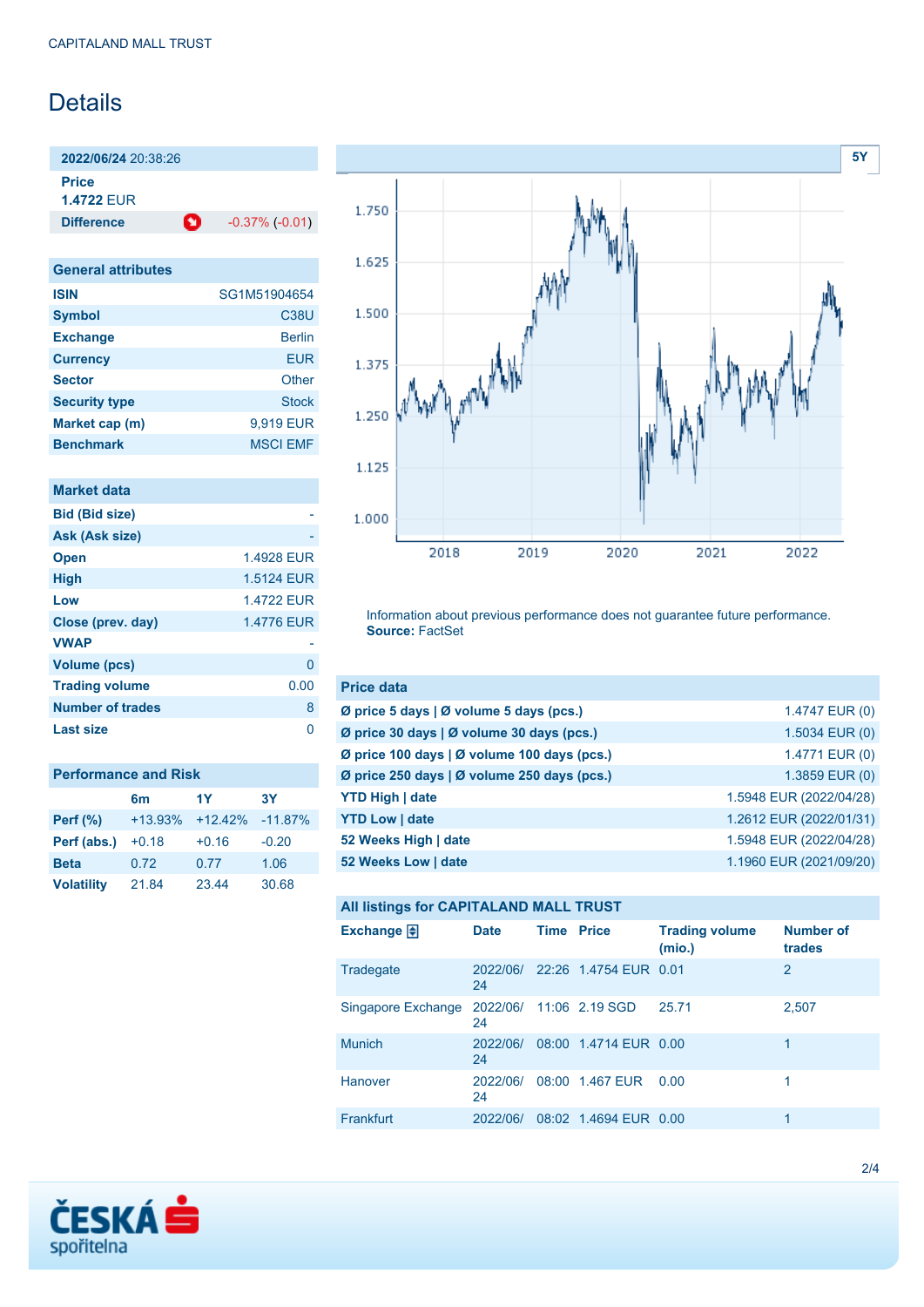|                                  | 24                            |                                |        |    |
|----------------------------------|-------------------------------|--------------------------------|--------|----|
| FINRA other OTC<br><b>Issues</b> | 2022/06/ 16:21 1.62 USD<br>21 |                                | - 0.00 |    |
| <b>Duesseldorf</b>               | 24                            | 2022/06/ 19:31 1.4466 EUR 0.00 |        | 15 |
| <b>Berlin</b>                    | 24                            | 2022/06/ 20:38 1.4722 EUR 0.00 |        | 8  |